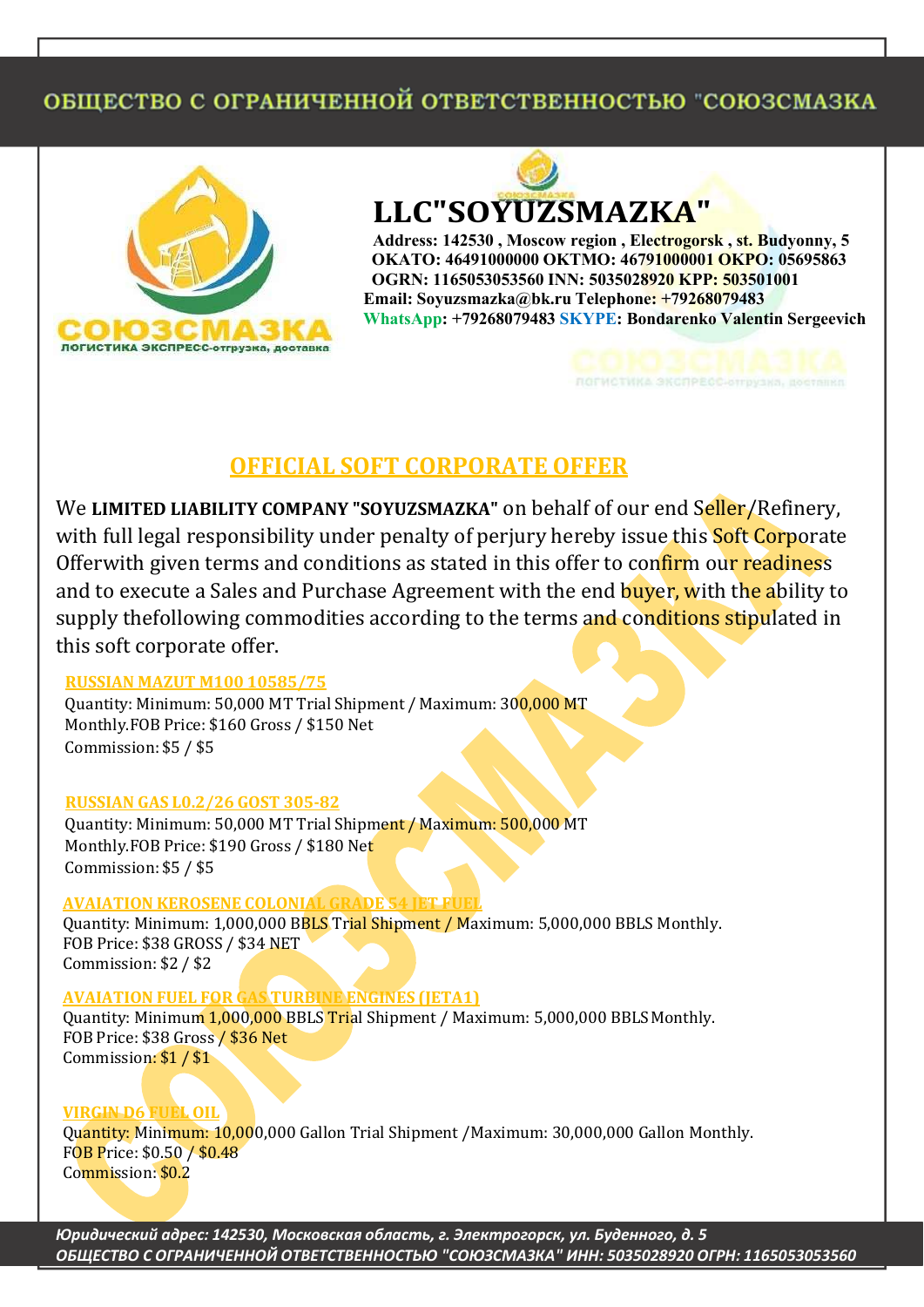# ОБЩЕСТВО С ОГРАНИЧЕННОЙ ОТВЕТСТВЕННОСТЬЮ "СОЮЗСМАЗКА



**LLC"SOYUZSMAZKA"**

**Address: 142530 , Moscow region , Electrogorsk , st. Budyonny, 5 OKATO: 46491000000 OKTMO: 46791000001 OKPO: 05695863 OGRN: 1165053053560 INN: 5035028920 KPP: 503501001 Email: [Soyuzsmazka@bk.ru](mailto:Soyuzsmazka@bk.ru) Telephone: +79268079483 WhatsApp: +79268079483 SKYPE: Bondarenko Valentin Sergeevich**

#### **LIQUEFIED NATURAL GAS**

Quantity: Minimum 50,000 MT Trial Shipment / Maximum: 500,000 MT Monthly. FOB Price: \$170 Gross / \$160 Net Commission: \$5 / \$5

#### **VIRGIN D2 FUEL OIL**

Quantity: Minimum: 10,000,000 MT Trial Shipment / Maximum: 30,000,000 MTMonthly. FOB Price: \$USD 180/ 170 PER MT Commission: \$5/\$5

#### **EN590 GOST 52368-2005**

Quantity: Minimum 50,000 MT Trial Shipment / Maximum 500,000 MT Monthly. FOB Price: \$170 Gross / \$160 Net Commission: \$5 / \$5

## **REFINERY SELLING PROCEDURES FOB ROTTERDAM/HOUSTON**

**1.** Buyer sends ICPO in line with Seller working **procedures alongside** their Tank Storage Agreement (TSA) on receipt and acceptance of Seller's Soft Offer.

**2.** Seller issues Commercial Invoice (CI), Buyer Signs within 24 hours and returns to Seller Within its validity.

**3.** Upon receipt and review of the signed **CI**, Seller issues Dip Test Authorization (DTA) to be completed and signed by Buyer's in order for Dip Test to be conducted alongside counter signed copies of the CI.

**4.** Buyer returns the Dip Test Authorization (DTA) fully completed and signed within its validity and upon successful review of the completed DTA, Seller issues the below full POP documents:

- **a)** Fresh SGS Report (Not older than 72 hours);
- **b)** Product Reservoir Receipt;
- **c)** Accreditation Certificate;

**d)** Product Passport (Quantity and Quality Analysis);

- **e)** Authorization to Sell and Collect Certificate (ATSCC);
- **f)** Pre-Injection Report (PIR);
- **g)** NCNDA/IMFPA (To be completed by all intermediaries);
- **h)** Certificate of Product Origin;
- **i)** Authority to Verify (ATV) either physically or otherwise.

*˓̸̡̛̛̛̬̖̭̜̔ ̬̖̭̌̔͗ 142530, ʺ̨̡̨̡̭̭̏̌́ ̨̣̭̯͕̍̌̽ ̐͘ ˑ̡̨̨̡̣̖̯̬̬̭͕̐ ̱̣͘ ʥ̨̨̱̖̦̦͕̔̐ ̔͘ 5 ʽʥˍʫˁ˃ʦʽ ˁ ʽʧˀʤʻʰˋʫʻʻʽʱ ʽ˃ʦʫ˃ˁ˃ʦʫʻʻʽˁ˃ː˓ Ηˁʽ˓ʯˁʺʤʯʶʤΗ ʰʻʻ͗ 5035028920 ʽʧˀʻ͗ 1165053053560*